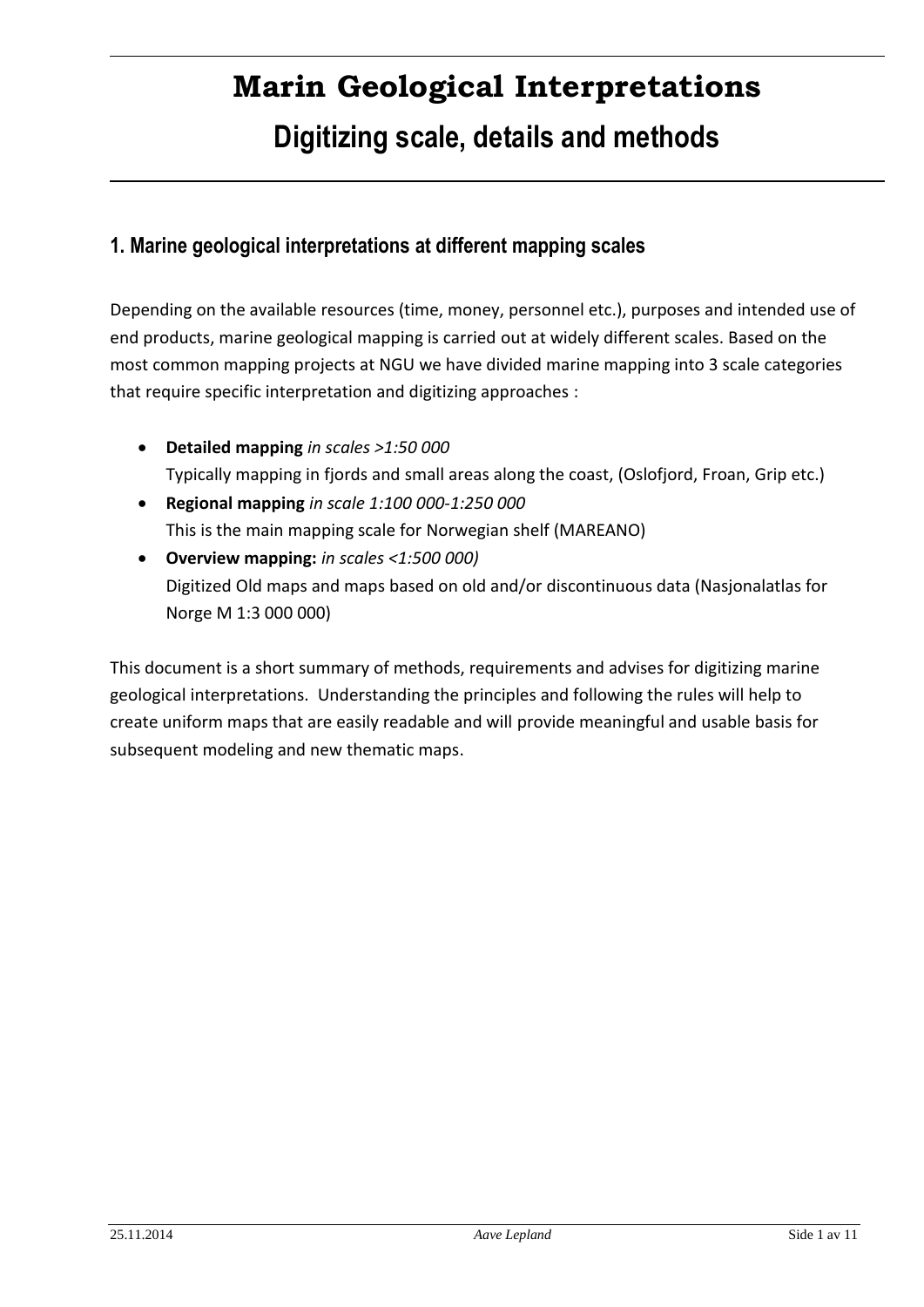## **2. Digitizing and editing at different scales**

#### **1. Choice of digitizing scale**

The rule of thumb for digitizing is that the map scale on the screen shall not be larger than 2-3 times of the end product, i.e. for mapping in scale 1:100 000, the digitizing scale should not be better than 1:30 000 to 1:50 000. One should also try to use the fixed scale as much as possible, and use Pan tool to move around on the map (alternatively hold C-button or mouse wheel)



Fig. 1. Remember to zoom-out to chosen digitizing scale after a zoom-in "excursion" on the map for closer look

#### **2. Size of the features and distance between closest objects**

It is obvious that different map scales allow different amount of details to be presented on a map. The bigger the map scale, the more details and smaller features can be presented on the map. And the opposite: the smaller the map scale, the bigger the need for generalization. The general rule is that the minimum size for an object that can be seen on the map is 1/2000 of the scale denominator (Table 1.).

| <b>Map Scale</b> | <b>MDM</b>      |
|------------------|-----------------|
| 1:10,000         | 5m              |
| 1:50,000         | 25m             |
| 1:100,000        | 50 <sub>m</sub> |
| 1:250,000        | 125m            |
| 1:500,000        | 250m            |
| 1:1,000,000      | 500m            |

| Table 1. Examples of the smallest objects on the maps at   |
|------------------------------------------------------------|
| different scales.                                          |
| The minimum discernible mark (MDM) is the smallest size    |
| the object can be and still be represented at a particular |
| scale.                                                     |
|                                                            |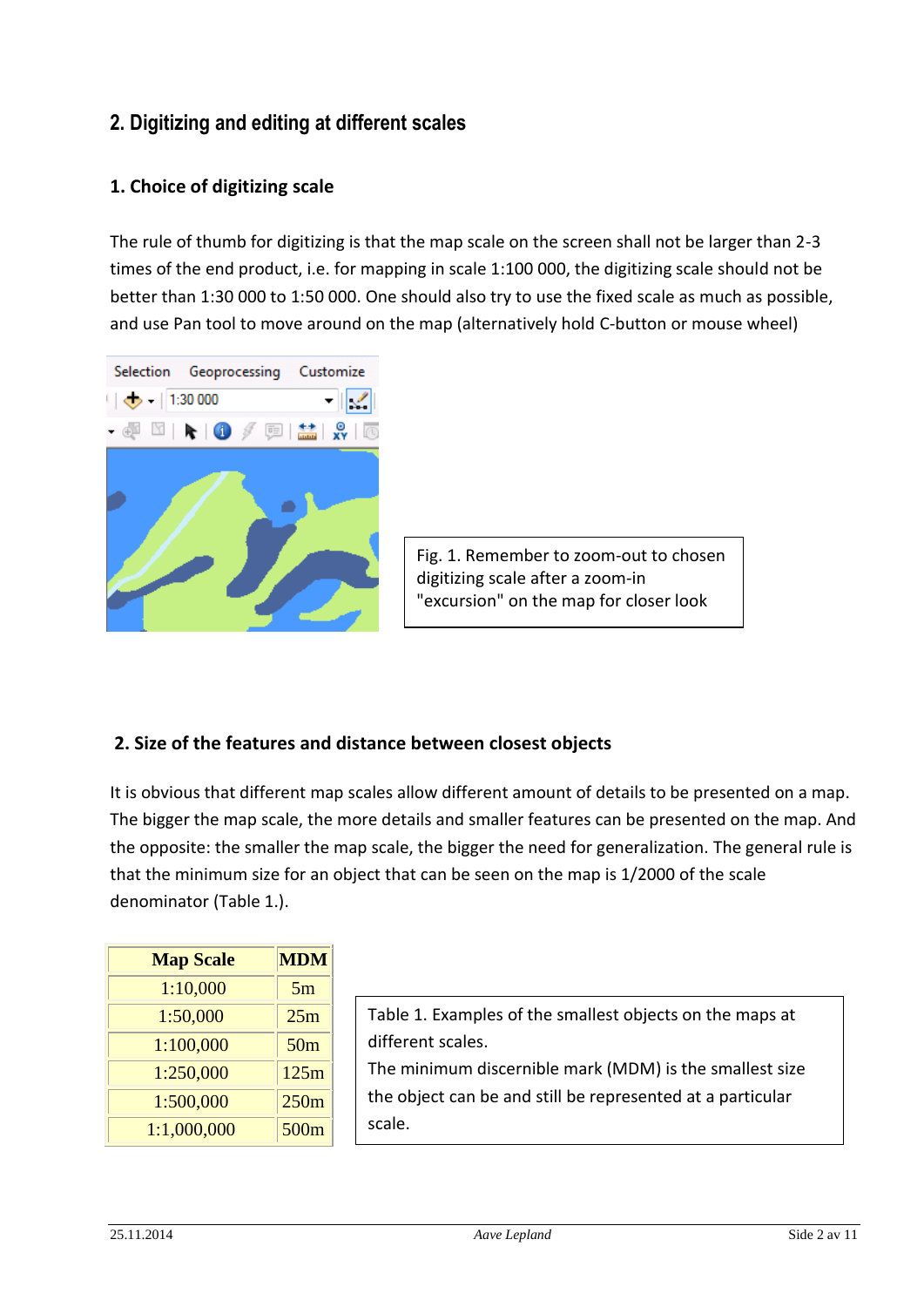## **3. Distance between vertices**

#### **3.1. Minimum distance between vertices**

Another parameter to consider when digitizing, is the *minimum distance between vertices* on lines and polygon boundaries. When creating paper maps, the commom practice has been one vertex per mm (maximum two vertices per mm). It means that for a map in scale 1:100 000 minimum distance between to vertices shall not exeed 100m.

However, this number is not to be enforced, particularly if the shape of the feature is simple and does not require that many vertices to picture the correct shape of the feature. Nor is it necessary to have constant distances between vertices along the line/polygon.



Fig. 2 The blue polygon needs much less vertices to look smooth than the pink polygons with complicated shapes and many details

The number of vertices in a dataset contributes directly to the "heavyness" of the data while used in different applications. Exessive amount of (unnescessary) vertices will also make it much more difficult and time consuming to edit the data if needed. It is thus advised to choose wisely and not create more vertices than it is necessary for rendering a feature in required detail.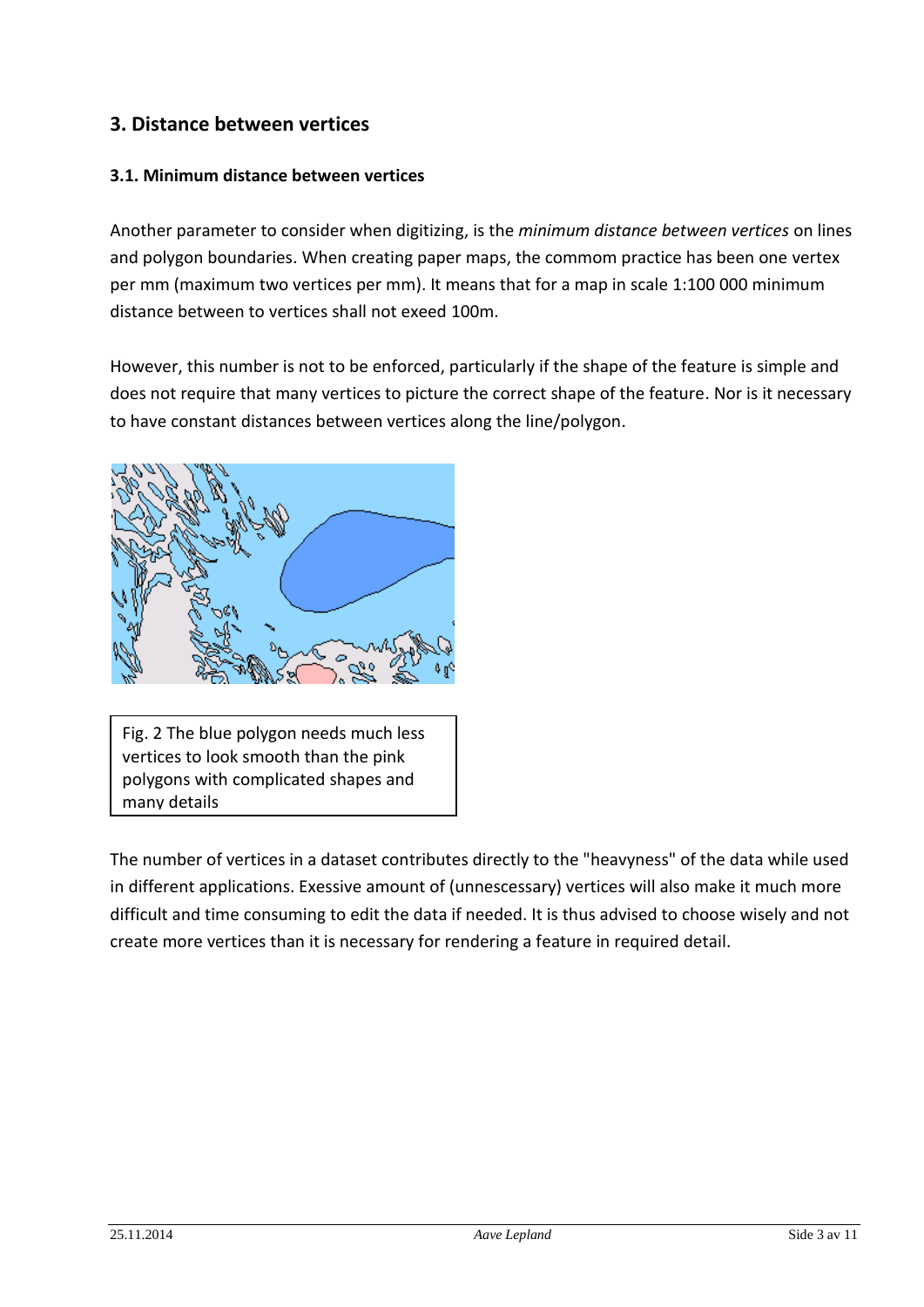## **3.2. Stream mode digitizing vs. point mode digitizing**

When digitizing in the *point mode* you can place the points one by one by the mouse-click. This method is rather slow, but will help to keep the number of vertices low, minimize topology errors and improve the accuracy.

*Stream-mode* is method of digitizing in ArcGIS in which points are recorded automatically at preset intervals of distance, while moving the cursor with mouse or digitizing pen, and there is no need to click for every vertex. This is the quicker method but can cause the overload of vertices and digitizing errors, like knots and switchbacks that need to be corrected afterwards.



Fig. 3 The example on the top shows a polygon drawn entirely using stream-mode. As can be seen, the stream-mode has created unnecessary many vertices on the straightest parts of the polygon. This should and can be avoided by switching on/off the stream mode depending on the curviness of the feature.

The example on the bottom shows a similar polygon digitized in stream-mode only in the most curved parts.

Stream-mode can easily be switched on and off using F8 key.

**Streaming tolerance** (distance between vertices) must be set manually, and it can be done by choosing Options in Editor menu, and then General pane. The distance can be either in map units or in meters (allowed when the map is projected). NB! This option will give different results at diferent scales.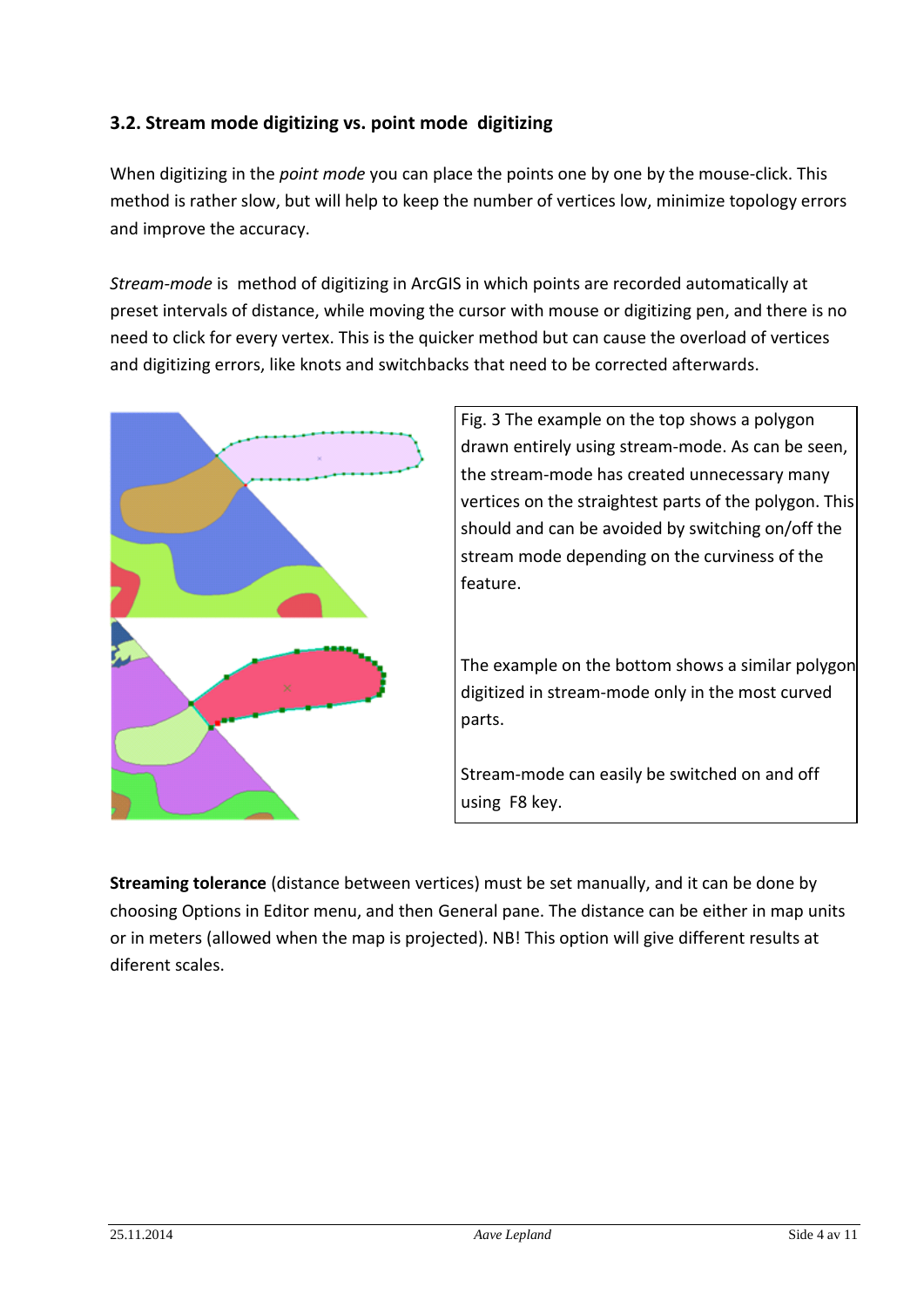#### **3.3. Other functions that can affect distance between vertices**

The function SMOOTH in ArcGIS which is ment to smoothen curves will create many new vertices along the line and is therefore not recommended in map production.

Function of GENERALIZE will simplify the shape of lines or polygons within the limits of allowable offset by redusing the number of vertices. If maximum allowable offset is set too large, the shape of the features might became inaccurate. Also, the Generalize tool can create topology errors, and is therefore only reccommended to use with great caution.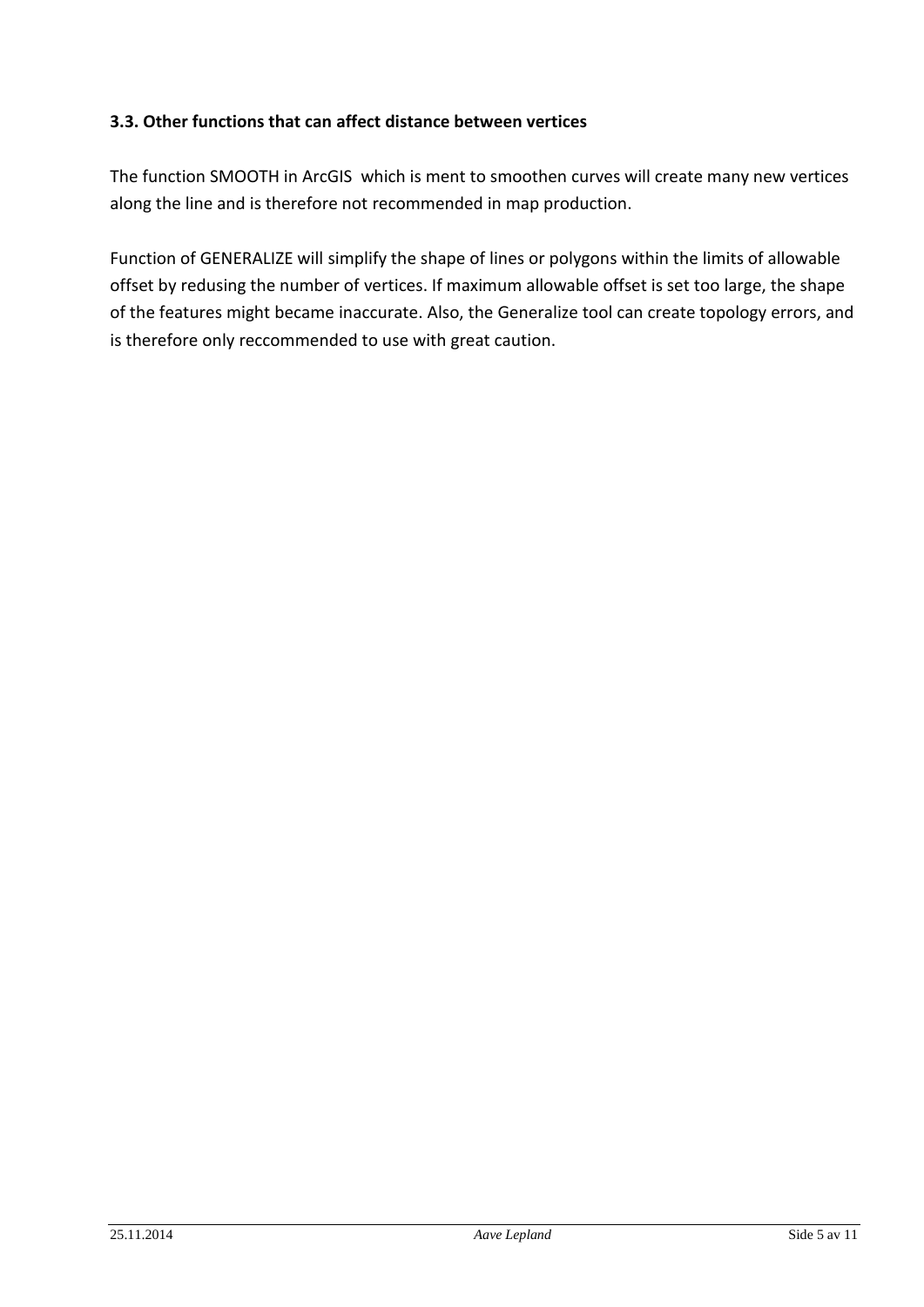## **3. Some methods, tools and settings for more flawless results**

#### **3.1. Snapping**

Snapping function should always be used when drawing new lines/polygons in a featureclasse with topology.

Snapping allows you to create features that connect to each other so your edits are more accurate, with fewer errors. When snapping is turned on, your pointer will jump, or snap to, edges, vertices, and other geometric elements when your pointer is near them and within a certain tolerance. This enables you to position a feature easily in relation to the locations of other features.

| Snapping     | Snapping ▼   ○   田   □   ゴ                                                                                                                        |                                                                                                                                                          |
|--------------|---------------------------------------------------------------------------------------------------------------------------------------------------|----------------------------------------------------------------------------------------------------------------------------------------------------------|
| $\checkmark$ | <b>Use Snapping</b>                                                                                                                               |                                                                                                                                                          |
| ◈<br>Δ<br>σ  | <b>Intersection Snapping</b><br><b>Midpoint Snapping</b><br><b>Tangent Snapping</b><br>Snap To Sketch<br><b>Snap To Topology Nodes</b><br>Options | <b>Snapping Options</b><br>$\Sigma$<br>General<br>5<br>pixels<br>Tolerance:<br>Symbol color:<br>Snap to basemap layers<br>Snap to feature service layers |
|              |                                                                                                                                                   | Snap tips<br>Show tips<br>Layer name<br>Snap type<br>Background<br>Text symbol<br>Cancel<br><b>OK</b>                                                    |

Fig. 4. Snapping toolbar and Snapping options dialog box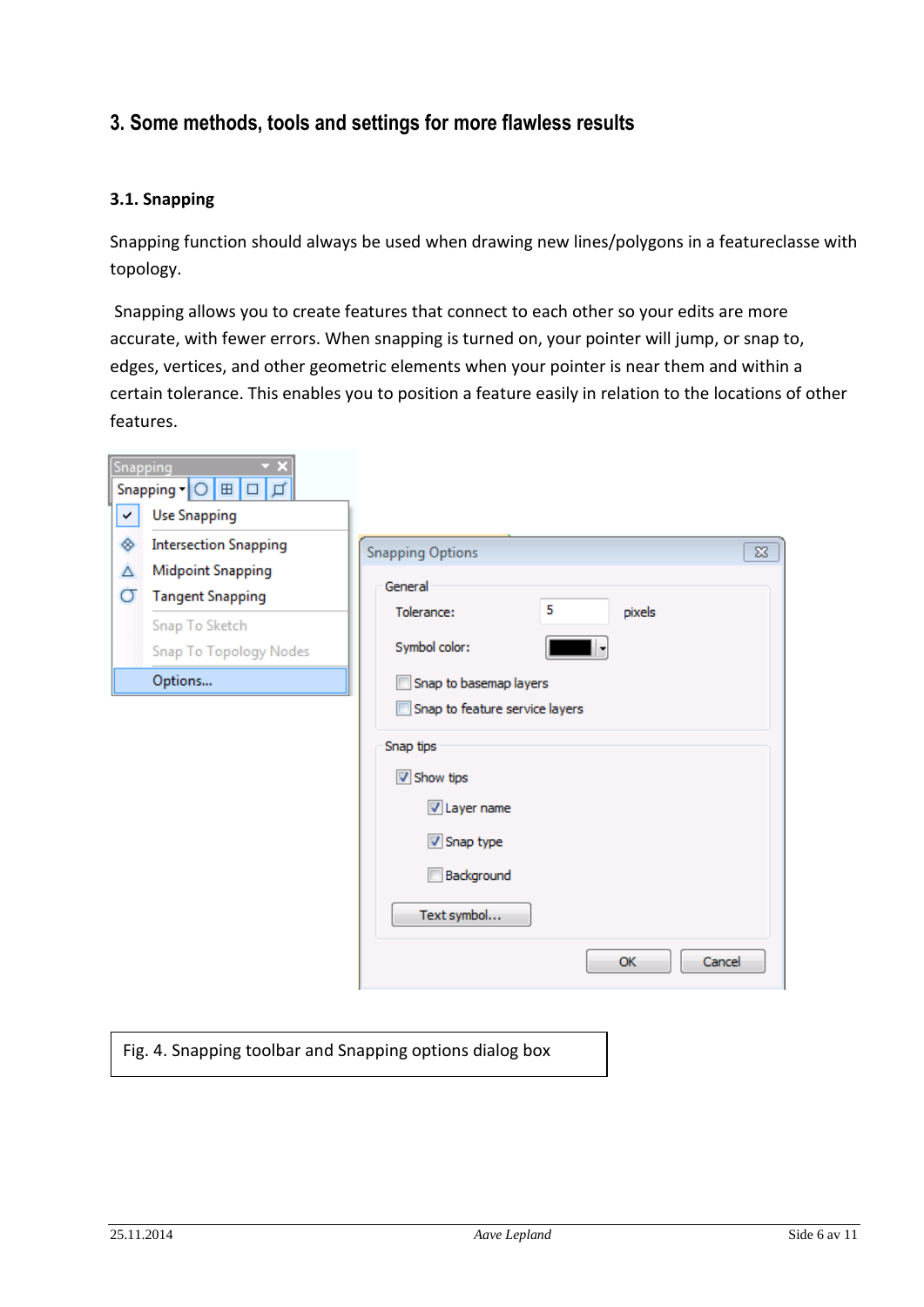#### **3.2. Auto-complete polygon**

When drawing new polygons of geological interpretations, you will need to create the polygons next to one another. The polygons should share a border, but you want to avoid digitizing the border twice or having overlaps or spaces between polygons. With Auto-Complete Polygon, you can digitize a new polygon that adjoins an existing polygon, using the existing polygon's geometry.



Fig. 6. Using Auto-complete polygon

## **Warning!**

However, Auto-Complete Polygon has a known bug that can have serious consequences for the dataset. When used in closed space between other polygons, the tool will fill out both sides of the space, even as you try to draw a polygon only in one corner. Sometimes it is a usefull function, for example when you try to fill a gap. But when the area is large and the edges of the polygon complicated, especially when there is other polygons inside of the empty area, the autocompleted polygon will not match the borders of the adjacent polygons, often merging with som of them and covering others.

*Auto-complete polygon tool must therefore be used with caution, and frequent checks of the results are crucial.*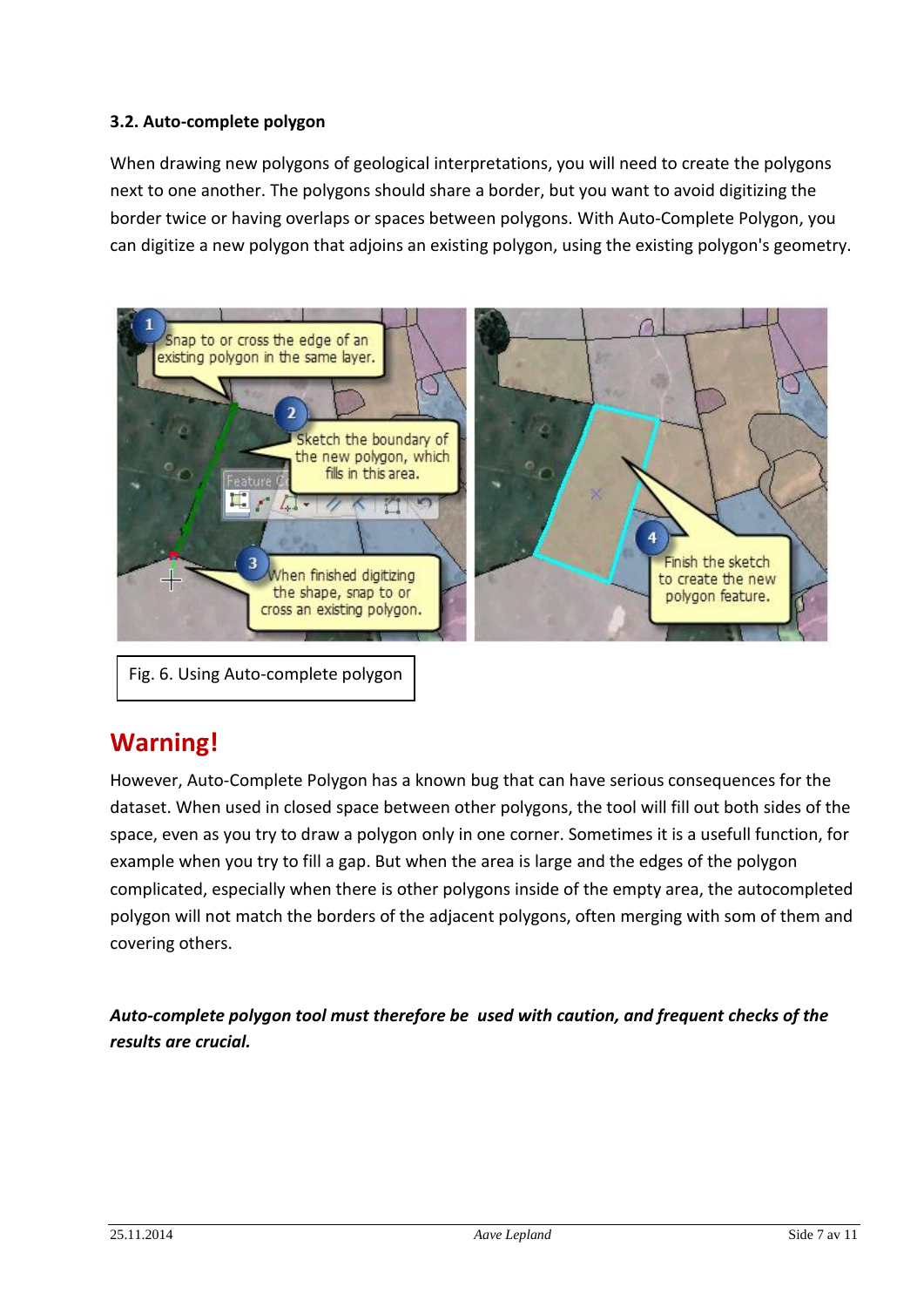#### **3.3. Tracing**

Tracing is a quick and accurate way of creating segments that follow the shapes of other features. In ArcGIS 10, Trace can be used when creating new features, cutting polygons, editing the shapes of existing features, and many other tasks.

Because of this potential danger of spoilng your data when using Auto-Complete polygon, Tracing may be a better option for digitizing small areas within a larger closed space. But as you will have to follow the border of the existing feature with the cursor, tracing will be too painstaking method to trace along long and complicated portions of common borders.

| Editor<br>$\overline{L}$<br>ヘノ<br>Trace   |                                                                  |  |  |  |
|-------------------------------------------|------------------------------------------------------------------|--|--|--|
| P<br>$\mathbf{x}$<br><b>Trace Options</b> |                                                                  |  |  |  |
|                                           | Offset<br>10<br>OK                                               |  |  |  |
|                                           | Cancel<br>Limit to length<br>100.000                             |  |  |  |
|                                           | Corners<br><b>Mitered</b><br><b>Bevelled</b><br>Rounded          |  |  |  |
|                                           | V Remove self-intersecting loops<br>Trace selected features<br>п |  |  |  |

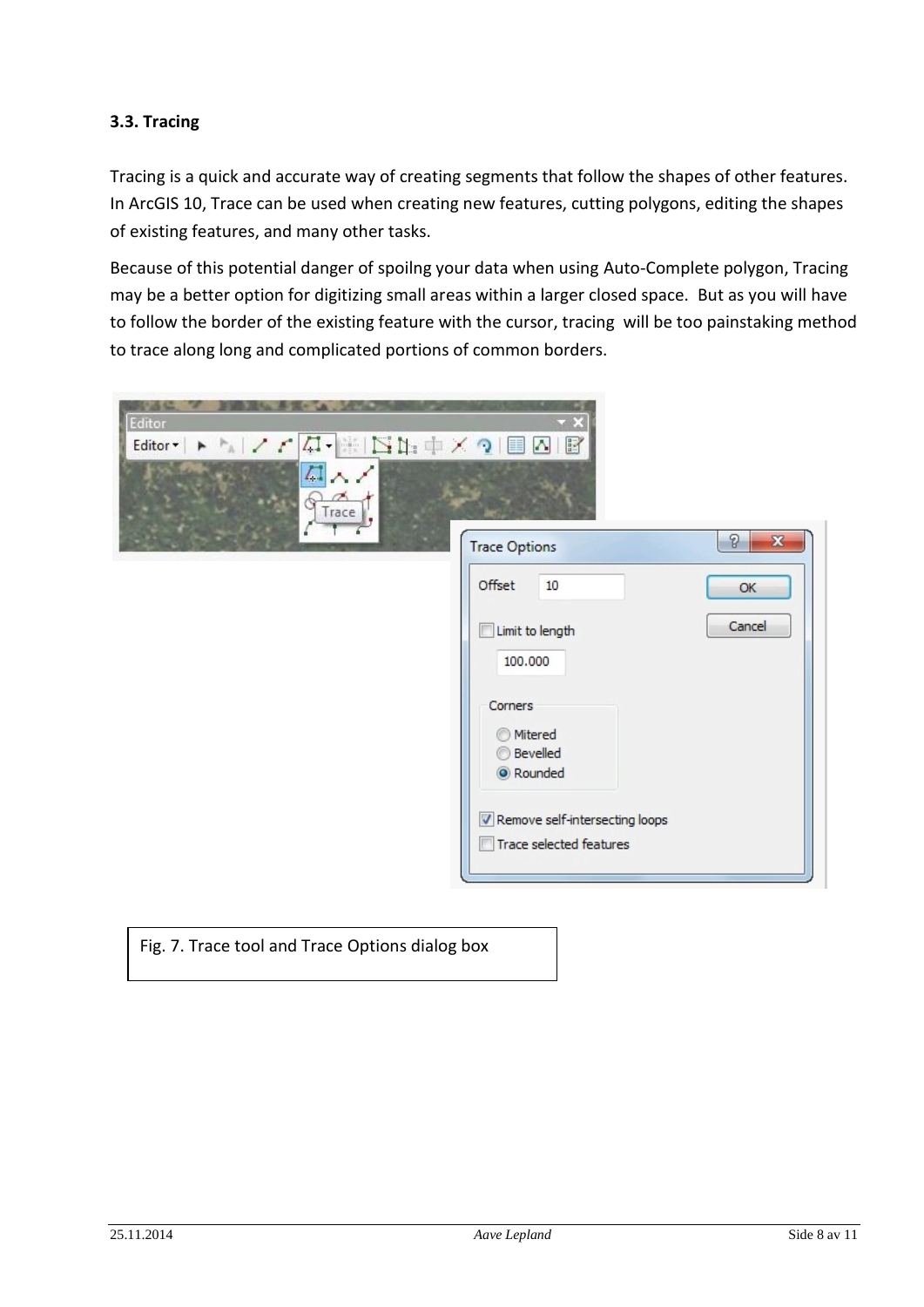#### **3.4. Sticky move**

In order to avoid that your lines are moved by only a few pixel without noticing, set the "sticky move tolerance" to a high value (for example 1000) in Editor ->Options ->General

| <b>Editing Options</b><br>ΣS                                                            |  |  |
|-----------------------------------------------------------------------------------------|--|--|
| General<br>Topology<br>Attributes<br>Versioning<br>Units<br>Annotation                  |  |  |
| decimal places<br>Display measurements using<br>pixels<br>Sticky move tolerance:<br>100 |  |  |
| Stretch geometry proportionately when moving a vertex                                   |  |  |
| V Use symbolized feature during editing                                                 |  |  |
| V Use classic snapping                                                                  |  |  |
| Show feature construction toolbar                                                       |  |  |
| V Show warnings and information on start editing                                        |  |  |

Fig. 8. Stick move tolerance setting in Editin Options dialog box

| NB! More detailed instructions for how to use Snapping, Auto-complete polygon and<br>Tracing, and how to set options to these tools, will be added to final user manual. Until<br>then use following links: |
|-------------------------------------------------------------------------------------------------------------------------------------------------------------------------------------------------------------|
| For Snapping<br>http://resources.arcgis.com/en/help/main/10.1/index.html#/Enabling snapping classic<br>snapping/01m6000000020000000                                                                         |
| For Autocomplete plolygon<br>http://resources.arcgis.com/en/help/main/10.1/index.html#/Creating adjoining polyg<br>ons/01m60000002r000000/                                                                  |
| For Tracing<br>http://blogs.esri.com/esri/arcgis/2010/11/04/getting-the-most-out-of-editing-in-arcgis-<br>10-tracing-features/<br>https://www.youtube.com/watch?v=fQ2CKy6U8zg                               |
| Alternativelly search these tools in ArcGIS help or ask Aave or Kjersti.                                                                                                                                    |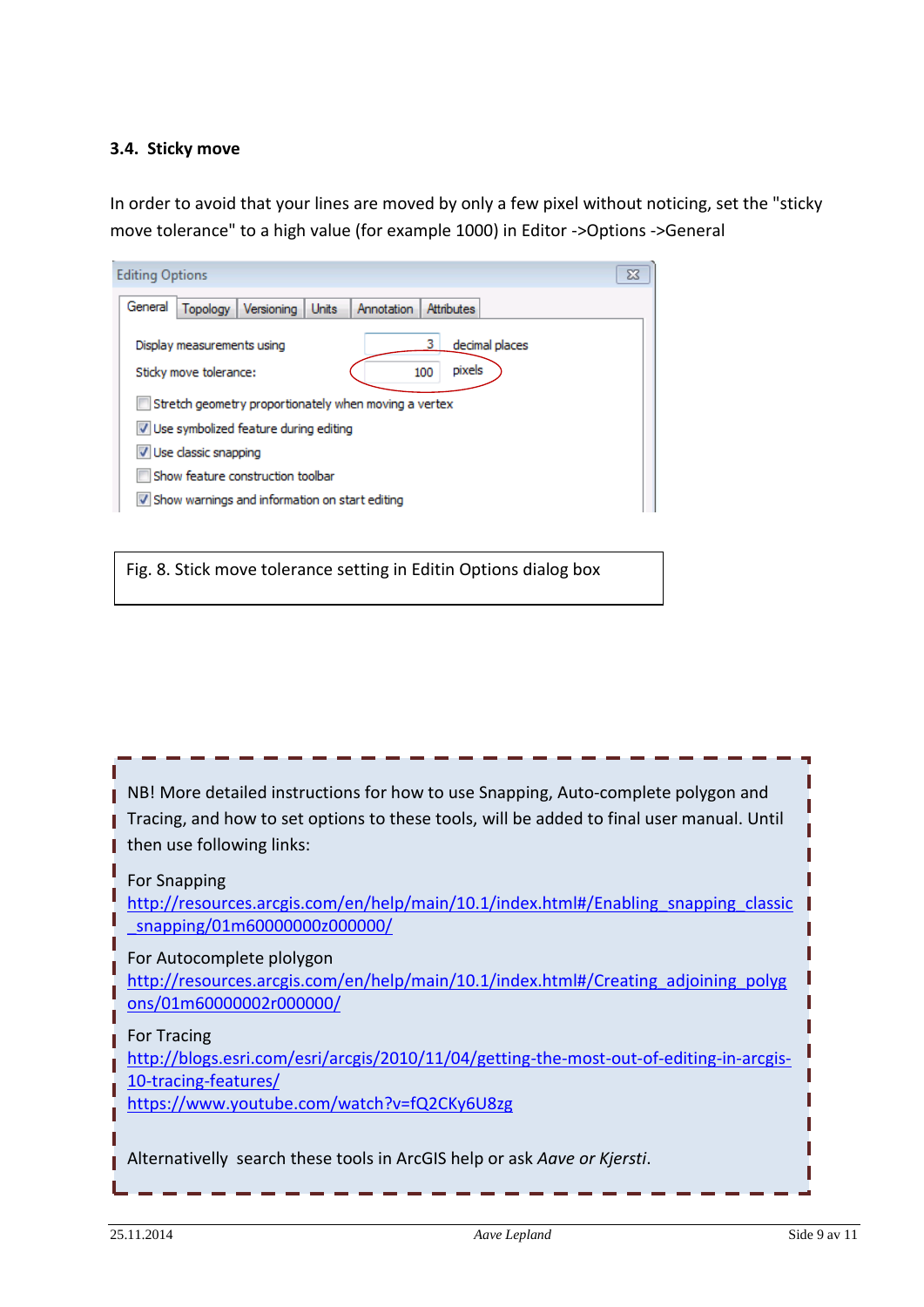## **4. Digitizing parameters for MAREANO-maps**

The main mapping in MAREANO is defined to be carried out in scale 1:100 000. Although the backscatter and batymetry data in many cases are of high quality and allow recoginizing many interesting details, the ground truthing is too scarce to ensure the accuracy of detailed interpretations. The MAREANO geological maps will be used as basis for several other map products hence it is of crucial importance to keep uniform degree of detail across the Norwegian shelf.

Having high quality multi-beam data, it might be tempting to digitize numerous small features. However, a geologist will have to make knowledge based choices for generalizations and omissions (remember: there is no-one else with your knowledge and experience to make these decisions).

| <b>PARAMETER</b>                               | <b>Value</b>            |
|------------------------------------------------|-------------------------|
| Final map scale                                | 1:100 000               |
| Digitizing/editing scale                       | $1:30000 - 1:50000$     |
| Shortest distance to closest object (boundary) | 50 <sub>m</sub>         |
| Smallest Area (GCS, db geometry)               | 0,000002                |
| Smallest area (UTM, m)                         | Ca $80000m^2$           |
| <b>Smallest distance btw. to vertices</b>      | 100m                    |
| <b>Exceptions</b>                              | Coral reefs/coral areas |

Table 2. General rules for choosing digitizing parameters for MAREANO maps

**Notice**: even as the minimum area is set to be 80000 m<sup>2</sup> (0,000002 GCS units), in practice it is very difficult to digitize such a tiny object accurately in the scale of 1:30 000. Thus, the minimum size (and smaller if necessary) applies only to coral reefs and other very special seabed features, and in these cases it is rational to zoom in for more detailed digitizing.